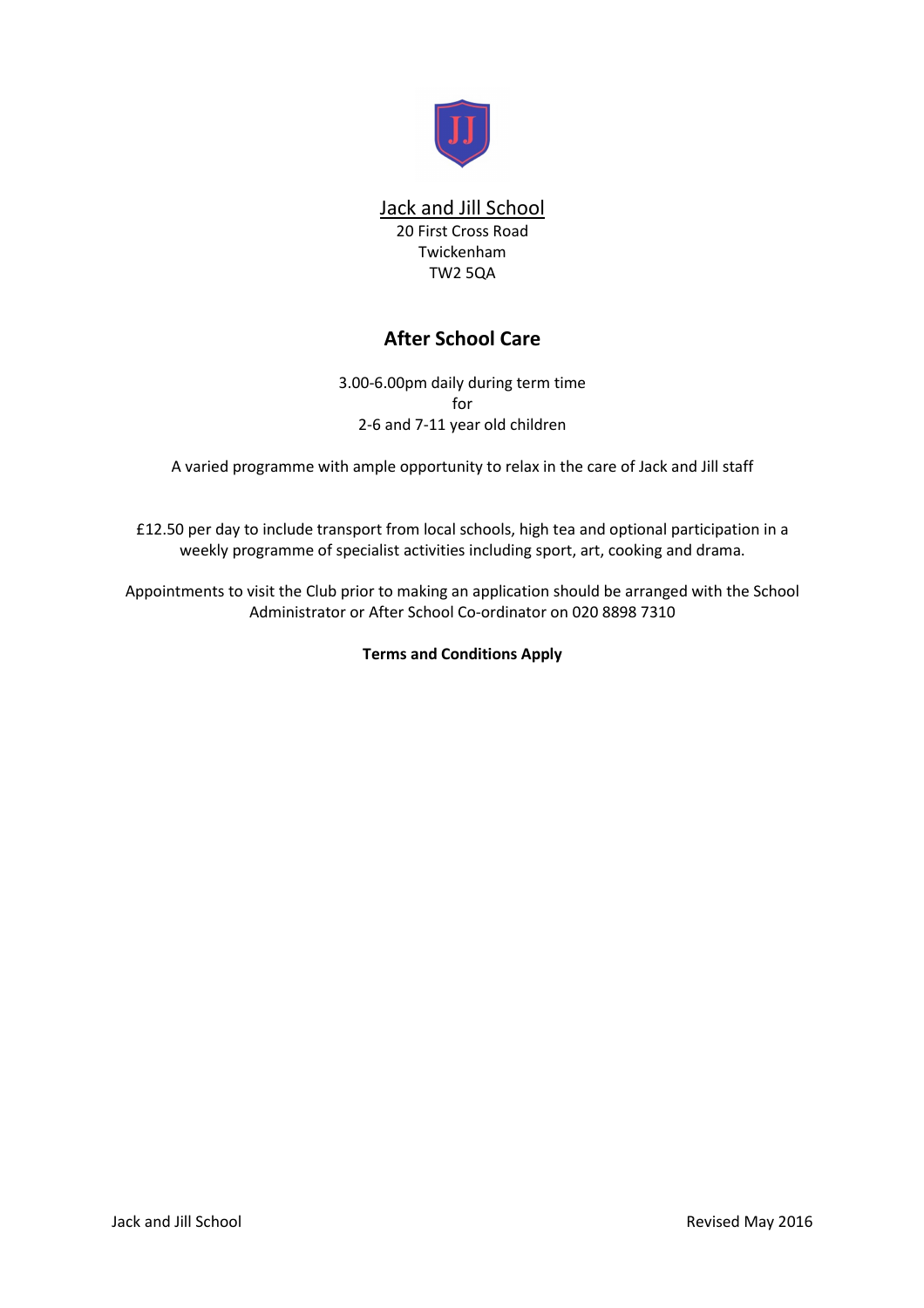# **APPLICATION FOR AFTER SCHOOL CARE AT JACK & JILL SCHOOL**

| School (Please circle): Archdeacon / St James's / The Mall / Trafalgar          |  |
|---------------------------------------------------------------------------------|--|
| Days required (Please circle): Monday / Tuesday / Wednesday / Thursday / Friday |  |
|                                                                                 |  |

I wish to add my son/daughter to the Waiting List for After School Care at Jack and Jill School as indicated above and enclose a cheque for £30 made payable to Jack and Jill School for his/her registration.

I understand that I will be contacted by telephone once a place becomes available and agree to confirm my intentions within 2 working days. I understand that should I fail to do so, the place will be offered to the next child on the Waiting List.

I understand that once I have accepted a place I will become liable for the first half terms fees, even if I subsequently make alternative arrangements for my child or change my requirements.

I understand that the school offers places from the Waiting List in order of application, giving priority to siblings of those children already attending and providing that neither the maximum number of children collected per play worker nor the maximum number of children registered for each day is exceeded. Should my child fail to be offered all the days required as listed above, I understand that I will be offered the available days which I can accept or decline as necessary. Should I choose to decline any available days I understand that these will then be offered to the next child on the Waiting List and my application will remain in the same position on the Waiting List.

I understand that fees are invoiced termly in advance and should be paid in advance by the first date of collection for either the whole term or by two cheques for each half term as detailed on the invoice. Should payment not be received one week after the first collection in any term, I understand that my child will no longer be collected and I will be advised accordingly. I accept that any costs incurred in the collection of outstanding fees will be my/our responsibility and will be added to the capital debt.

I agree to abide by the Terms and Conditions of the Jack and Jill School, as outlined above and detailed in the separate form, which I have already received.

Print Name: …………………………………………………………………………………………………………………………………..

Upon receipt this form is copied to the applicant. The date of application is the date that this form is received by the school, as indicated below.

**Office Use Only**: Date of Application ……………………………………………………………………………………………..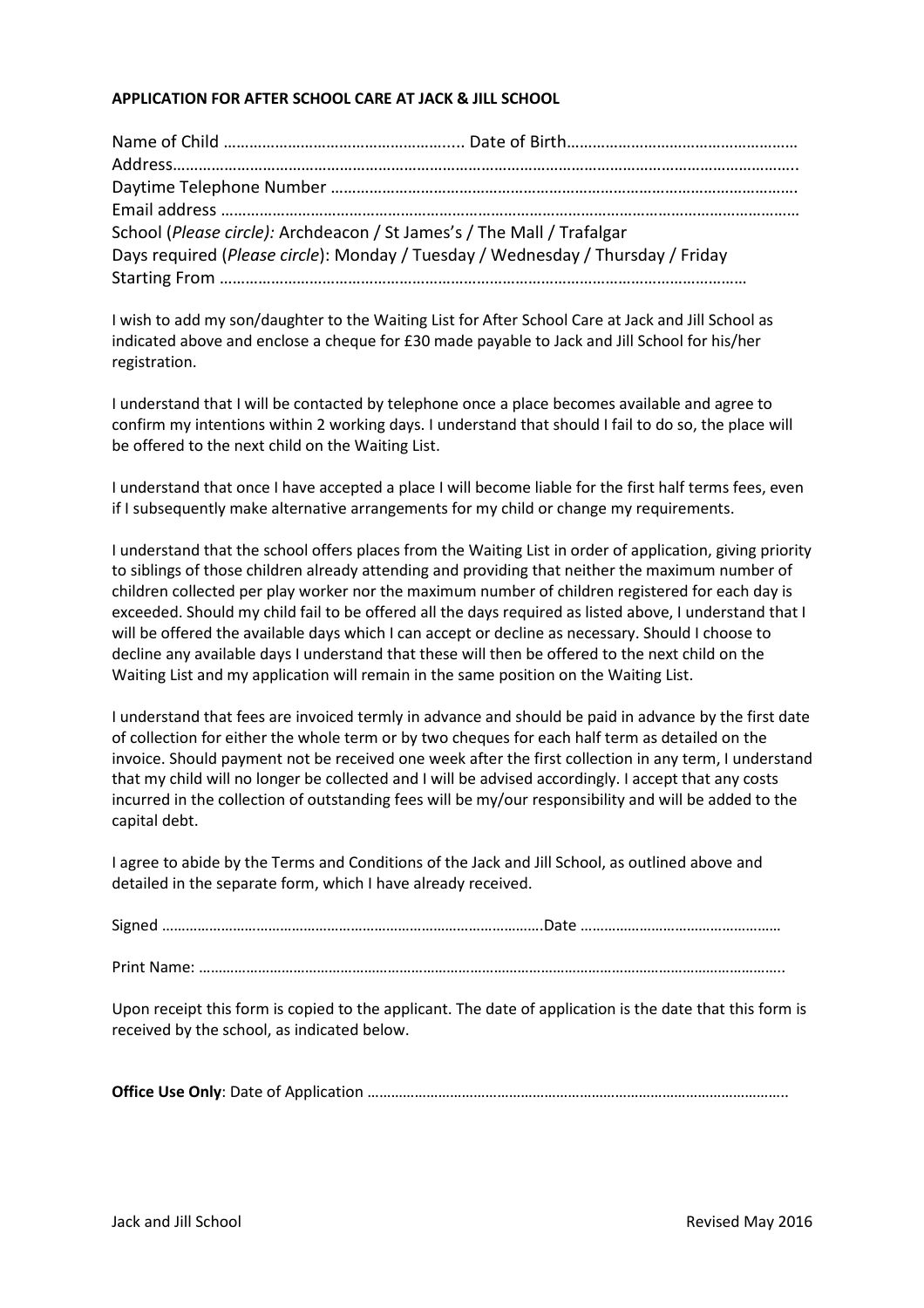## **TERMS And CONDITIONS**

#### **Payment of Fees**

All fees must be paid at the beginning of the term (post-dated cheques are accepted for the second half of term). **We regret that should your payment not be received within one week of your child's first scheduled date of attendance, we will be obliged to cancel his/her attendance and your child will not be collected from his/her school**. You can pay either by bank transfer or by cheque. All cheques should be made payable to "Jack & Jill School" and sent with this form to Jack & Jill School, 20 First Cross Road, Twickenham TW2 5QA. Alternatively a bank transfer can be made to Barclays Bank, Sort Code: 20 29 90, Account Number: 70742295 (the application form must still be returned). One half term's notice of the withdrawal of a child is required, in writing either by email office@jackandjillschool.org.uk or to Jack and Jill School, 20 First Cross Road, Twickenham, Middlesex, TW2 5QA, *otherwise fees are payable in lieu* and we regret that refunds will not be made for absence. Any costs incurred in the collection of fees will be added to the capital debt.

#### **Collection**

Children will only be released to named adults unless prior notification has been given in writing. In the event that you are unavoidably detained and unable to collect your child(ren) on time, please advise our staff by telephone (020 8898 7310) as soon as you can. A late collection penalty charge of £5 will be applied for collection between 6.00pm and 6.15pm and thereafter £5 for every 15 minutes you are late. All penalty fees must be paid directly to that member of staff when you collect your child(ren). In accordance with current legislation, should there be no contact from parents after 2 hours, Social Services will be contacted.

### **Changes to Collection Time**

Should your child(ren)'s school collection time be altered for any reason, please advise Mrs Page, the After School Club secretary, as soon as possible. This also applies to any change in your school term dates (including INSET DAYS). We receive one copy of each school's dates at the beginning of the year but it is the responsibility of parents to keep us advised of any changes during that year. No charge is made for INSET days falling on a day your child normally attends and a refund for one scheduled at a later date will be given if Mrs Page is notified at least one week in advance.

### **Cancellation due to Sickness/Other Commitments**

Should your child(ren) be unable to attend the After School Club on a particular day, **Mrs Page must be informed** so that collection arrangements are accurate.

#### **Amendments to Requirements**

Should you need to change the number of days your child normally attends, please give as much warning as possible and at least a week's advance notice.

#### **Children's Personal Records**

No child will be accepted until all the necessary personal records, sent upon acceptance of a place have been received by the School. The School Secretary must be advised in writing immediately if there are any changes in the child's personal details.

#### **Illness**

Children with any form of contagious illness will not be admitted. Should a child be taken ill during a session, the parent or guardian will be informed immediately and will be expected to collect him/her. In the event of an accident requiring urgent medical attention, the child will be accompanied to hospital by a member of staff and the parent/guardian informed immediately. Medication will only be administered in accordance with the school's policy on the administration of medication which is available on request.

#### **Complaints Procedure**

Any problems should be discussed in the first instance with the After School Co-ordinator who will make every effort to address the grievance. Should the problem remain unresolved it should be raised with the School Principal either in writing or by requesting an appointment within 7 days. The matter will be investigated and the outcome advised to you in writing within 2 weeks of receipt. If the outcome is still unsatisfactory the school's complaints procedure should be followed. This is available on request and the Complaints and Enforcement Department at OFSTED can also be contacted at the National Business Unit, Royal Exchange Buildings, St Ann's Square, Manchester, M2 7LA, Telephone 08456 404040.